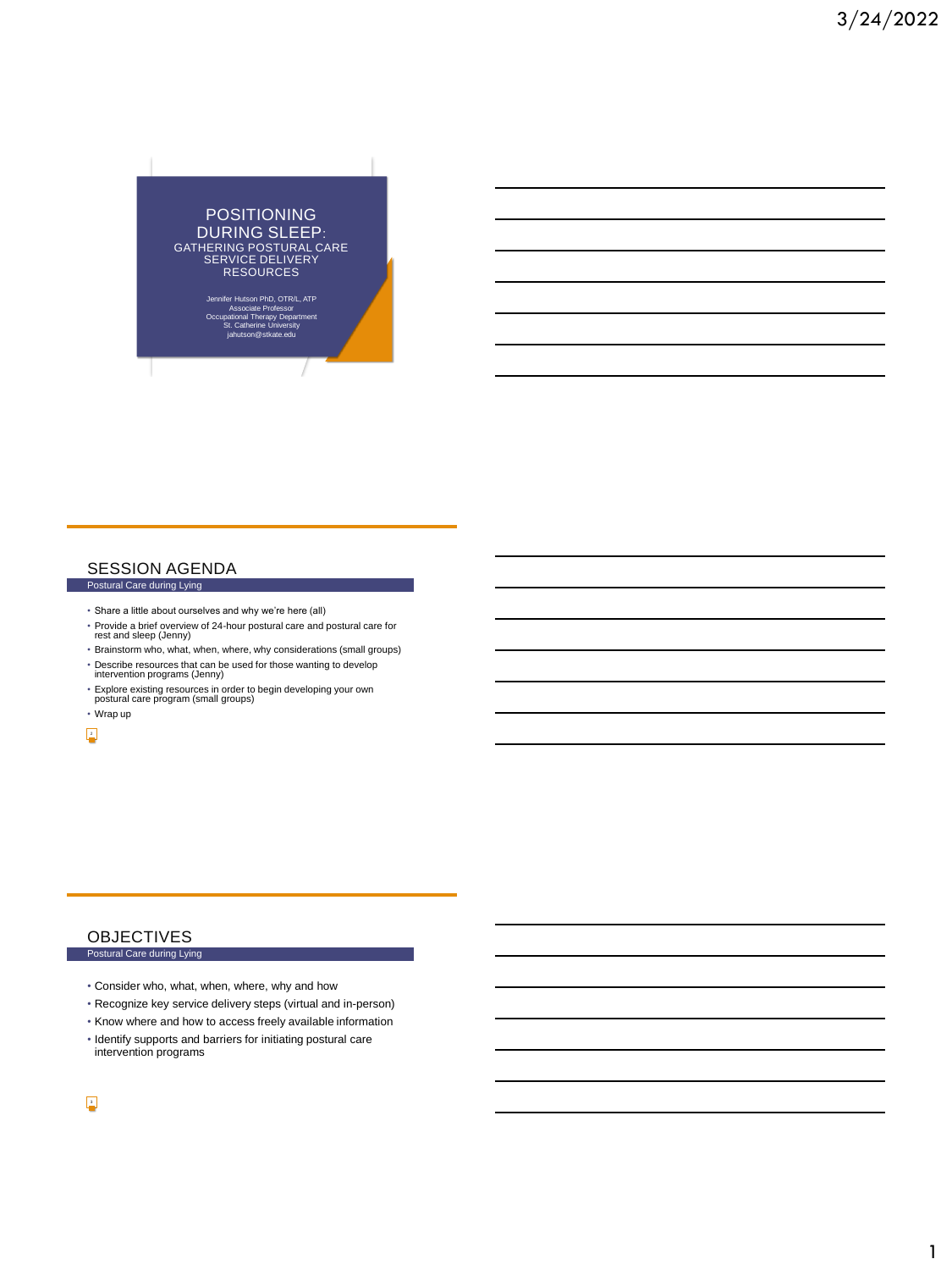#### WHY WE ARE HERE About Me

- Roles: Occupational Therapy teacher, Sleep care positioning educator/consultant, history of 20+ years providing seating and positioning for wheeled mobility services
- Settings: University, primarily outpatient clinics working primarily with children with cerebral palsy or other childhood onset disabilities, Twin cities
- Spent the last 7+ years learning about postural care for lying / nighttime postural care, collaborating with others to develop and share service delivery processes and resources
- Passion and purpose: Facilitate health-related changes especially as it relates to sleep

 $\overline{\phantom{a}}$ 

## WHY WE ARE HERE

- About You
- Current role, setting?
- Interested in sleep and sleep-positioning, thinking about starting a postural care program, wanting to refine an existing program, other?
- Passion and purpose?

5

# 24 HOUR POSTURAL CARE

Around the clock wholebody positioning meant to gently support person in lying, sitting and standing

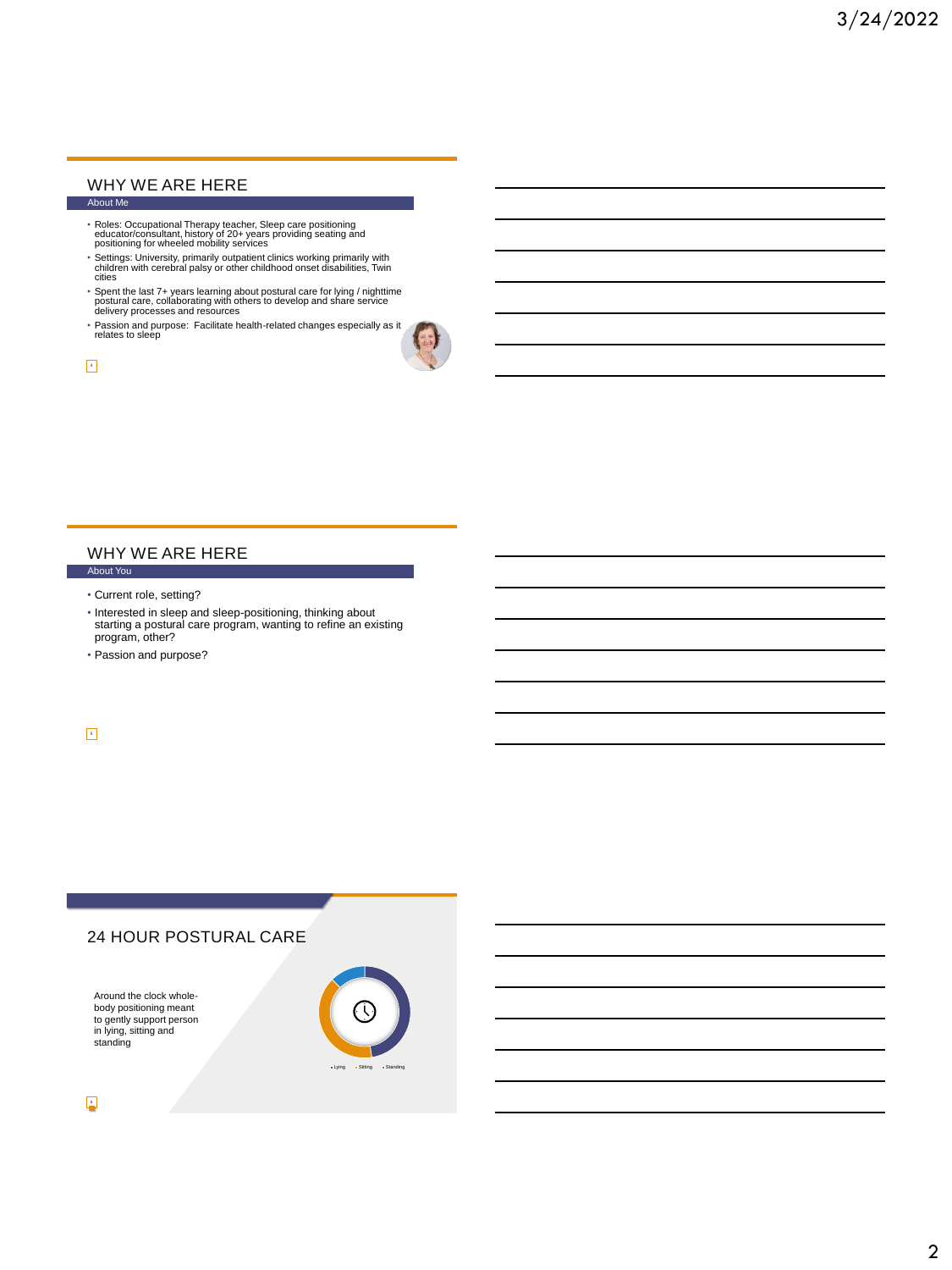#### POSTURAL CARE DURING SLEEP AND REST An intervention that/that's:

- Intended for individuals with limited independent movement
- Incorporates sleep systems for whole-body positioning which is new to the U.S. and commonly practiced within the U.K.
- Aimed to promote health and decrease need for more invasive interventions by preventing or reducing body shape distortions which are associated with pain and correspondingly relate to disrupted sleep
- Involves a team approach and series of service delivery steps: training, referral, evaluation, trial, funding, ordering, fit and follow-up

(Public Health England, 2018)

 $\overline{r}$ 

#### CONSIDERATIONS: POSTURAL CARE SLEEP AND REST



#### GATHERING RESOURCES Service delivery models and other resources

- 
- Tool kit for developing an intervention @ <https://ctb.ku.edu/en/developing-intervention>
- Sample service delivery process "sleep care positioning flow chart" (Hutson et al., 2022)
- 24-7 Posture Care Management (24-7 PCM) Bibliography with<br>hyperlinks to relevant articles, videos and websites covering topics<br>relevant to postural care for lying like: assessments, outcomes, service<br>delivery, training,